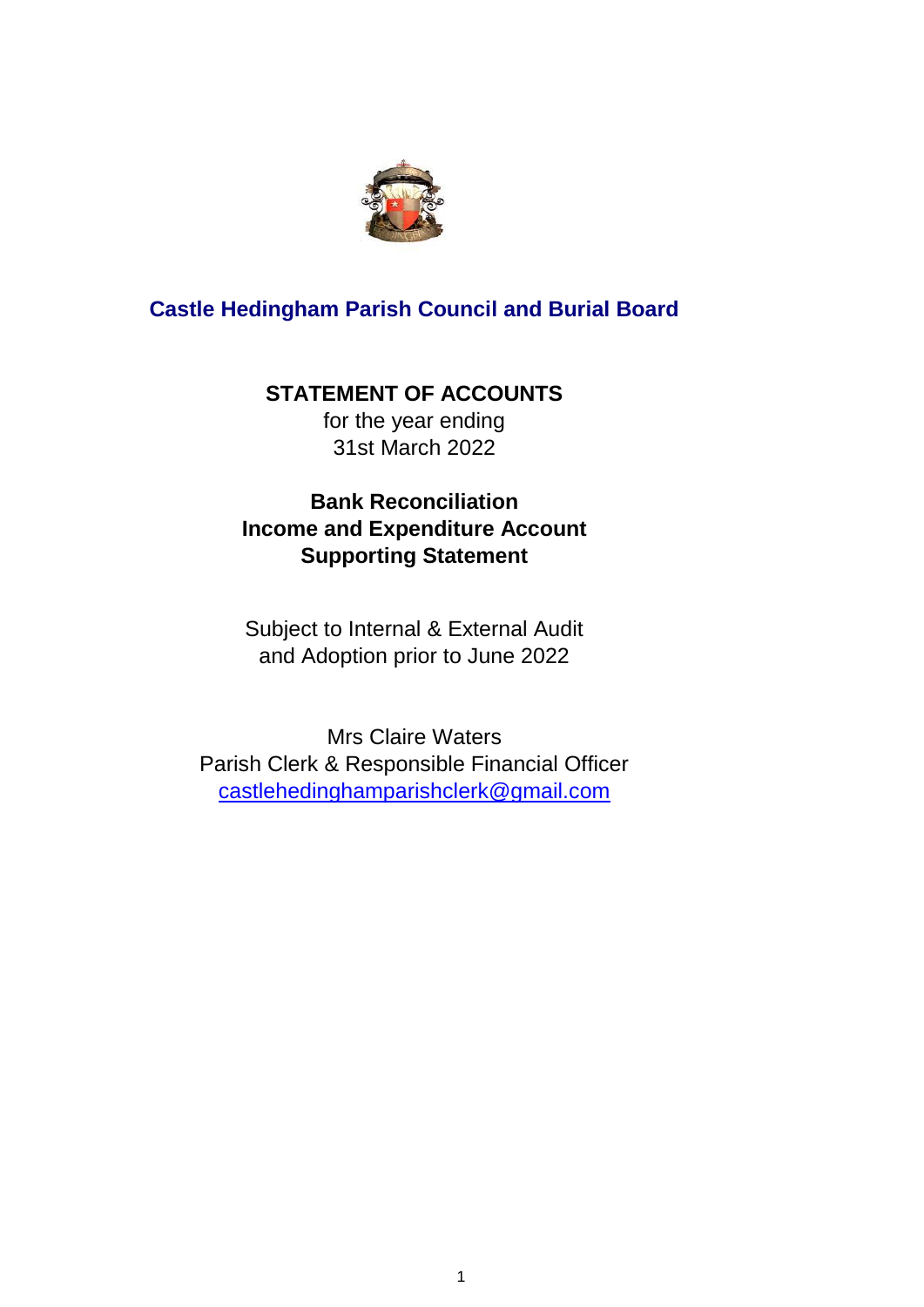## **End of Year Bank Reconciliation, Year ending March 31st 2022**

|              | 2020-21    | Bank Balances as at 31st March 2022              |               | 2021-22    |
|--------------|------------|--------------------------------------------------|---------------|------------|
| £34,502.31   |            | Cambridge & Counties 95 day                      | £34,915.63    |            |
| £10,466.77   |            | Unity Trust Deposit Account                      | £10,473.10    |            |
| £44,969.08   |            | Deposit Accounts Total                           | £45,388.73    |            |
| £14,972.36   |            | Unity Trust Current Account                      | £14,444.38    |            |
|              | £59,941.44 |                                                  |               | £59,833.11 |
|              |            | Less: any un-presented debits at 31st March 2022 |               |            |
| £0.00        |            |                                                  | £0.00         |            |
|              | £0.00      |                                                  |               | £0.00      |
|              |            | Add: any unbanked credits at 31st March 2022     |               |            |
| £0.00        |            |                                                  | £0.00         |            |
|              | £0.00      |                                                  |               | £0.00      |
|              |            |                                                  |               |            |
|              | £59,941.44 | Net bank balances as at 31 March 2022            |               | £59,833.11 |
|              |            | <b>CASH BOOK</b>                                 |               |            |
| £121,194.89  |            | Reconciled balance 31 March 2021                 | £59,941.44    |            |
| £71,706.65   |            | Add: Parish Council Receipts in the year         | £48,062.30    |            |
| E133,941.67- |            | Less: Parish Council Payments in the year        | $-E48,590.28$ |            |
| £981.57      |            | Add: Interest on Deposit Accounts                | £419.65       |            |
|              |            | <b>Closing balance per</b>                       |               |            |
|              | £59,941.44 | receipts and payments book as at 31st March 2022 |               | £59,833.11 |
|              | £0.00      | <b>Difference</b>                                |               | £0.00      |

The above statements represent fairly the financial position of the authority at the 31st March 2022 and reflect its income and expenditure during the year.

Signed: Signed: Signed: Signed: Signed: Signed: Signed: Signed: Signed: Signed: Signed: Signed: Signed: Signed: Signed: Signed: Signed: Signed: Signed: Signed: Signed: Signed: Signed: Signed: Signed: Signed: Signed: Signed

Date: **Date:** Date: **Date: Date: Date: Date: Date: Date: Date: Date: Date: Date: Date: Date: Date: Date: Date: Date: Date: Date: Date: Date: Date: Date: Date: Date: Date: D** 

Responsible Financial Officer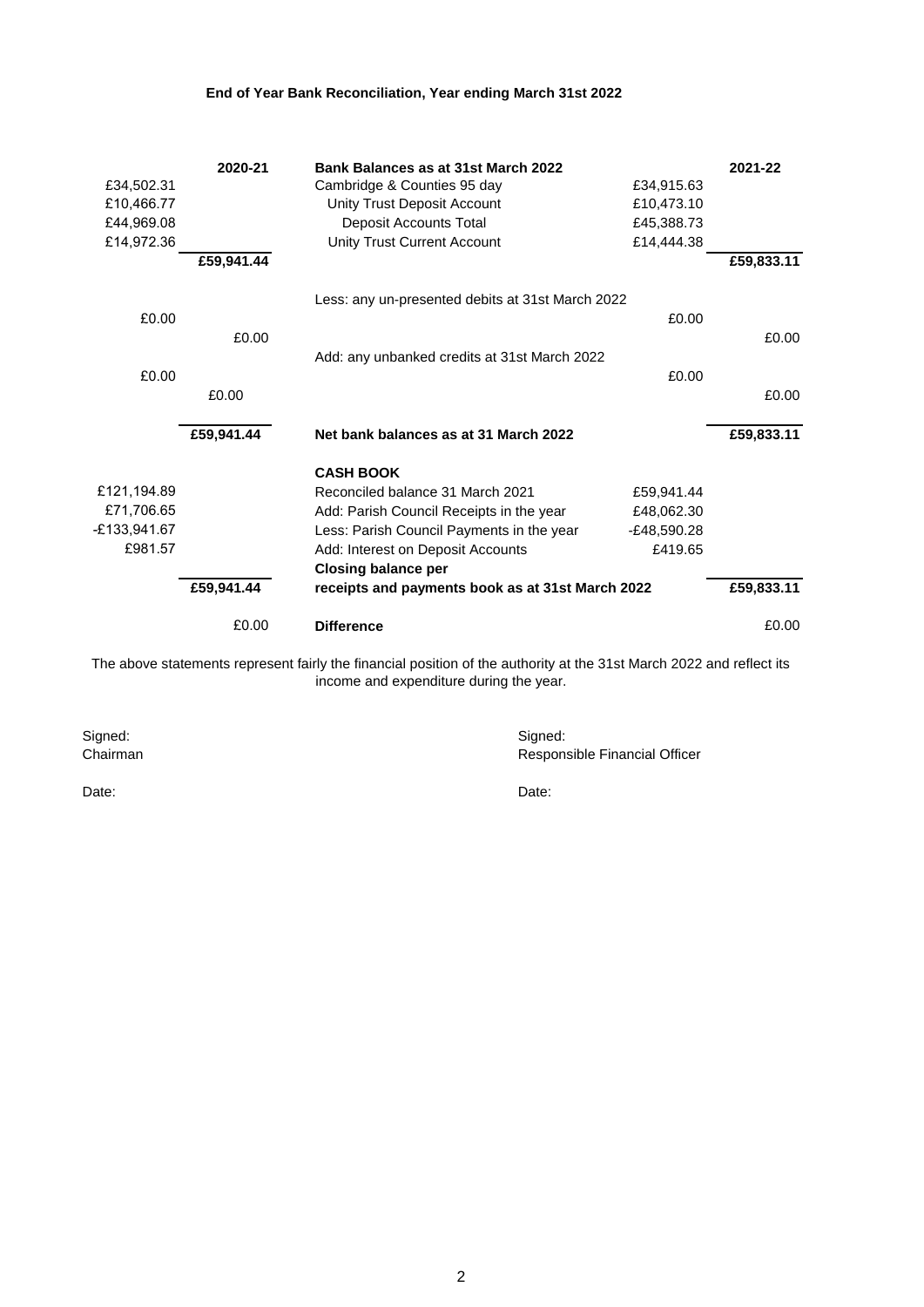**Income and Expenditure Account for Year Ending 31st March 2022**

| 2020/21            |                                                                                     | 2021/22               |
|--------------------|-------------------------------------------------------------------------------------|-----------------------|
|                    | <b>INCOME</b>                                                                       |                       |
| £29,130.00 Precept |                                                                                     | £29,697.00            |
|                    | £355.00 BDC Collection Surplus                                                      | £406.00               |
|                    | £2,589.00 Burial Board                                                              | £1,991.00             |
|                    | £5,521.77 Grass Cutting & Street Cleaning Grants                                    | £5,967.66             |
|                    | £2,712.84 Donations (inc Village Park and Daffodils 2021-22)                        | £3,990.33             |
|                    | £11,600.00 Other Grants (Village Park Community Garden 2021-22)                     | £6,000.00             |
|                    | £10.31 EDF Wayleave - Nunnery Street Lights                                         | £10.31                |
|                    | £0.00 Chairman's Expense Account - Parish Meal                                      | £0.00                 |
| £931.00 Other      |                                                                                     | £0.00                 |
|                    | £18,856.73 VAT Reclaimed                                                            | £0.00                 |
| £71,706.65         | <b>TOTAL INCOME</b>                                                                 | £48,062.30            |
|                    |                                                                                     |                       |
|                    | <b>EXPENDITURE</b>                                                                  |                       |
|                    | <b>Administration:</b>                                                              |                       |
|                    | £1,701.72 Administration & Training (including printing etc.)<br>£480.00 Audit Fees | £2,142.49             |
|                    | £12,985.70 Clerk Salary, pension, all Tax & NI                                      | £540.00               |
|                    | £184.00 Payroll Fee                                                                 | £13,052.21<br>£156.00 |
|                    | £1,572.21 Insurance                                                                 | £1,576.67             |
|                    | £95.92 Hire of room (plus Zoom Subscription 2021-22)                                | £331.89               |
|                    | £297.00 General contingency (Defibrillator pads & batteries 2021-22)                | £2,079.00             |
|                    | £2,344.83 Other Fees/Annual Subscriptions                                           | £1,061.75             |
| £19,661.38         |                                                                                     | £20,940.01            |
|                    | <b>Village Maintenance:</b>                                                         |                       |
|                    | £13,517.94 Village Maintenance/Grass Cutting/Cemetery                               | £15,440.67            |
|                    | £1,924.20 Public Toilet Maintenance                                                 | £1,977.12             |
|                    | £927.80 Public Toilet Supplies/Repairs                                              | £929.63               |
|                    | £0.00 Infrastructure Repairs                                                        | £0.00                 |
|                    | £315.65 Rates and Rent/Leases                                                       | £355.84               |
| £16,685.59         |                                                                                     | £18,703.26            |
|                    | £883.87 Street Lighting/Electricity/Water                                           | £1,096.98             |
|                    | £0.00 Chairman's Expense Account                                                    | £127.50               |
|                    | £2,276.00 Grants made under Section 137/General Power of Competence                 | £360.00               |
|                    | £76,704.36 VILLAGE PARK TOTAL IN YEAR                                               | £4,088.84             |
|                    | £17,730.47 VAT on expenditure                                                       | £3,273.69             |
| £97,594.70         |                                                                                     | £8,947.01             |
| £133,941.67        | <b>TOTAL EXPENDITURE</b>                                                            | £48,590.28            |
|                    |                                                                                     |                       |
| £981.57            | Interest on deposit accounts                                                        | £419.65               |
| $-£61,253.45$      | <b>Balance of income over expenditure</b>                                           | $-£108.33$            |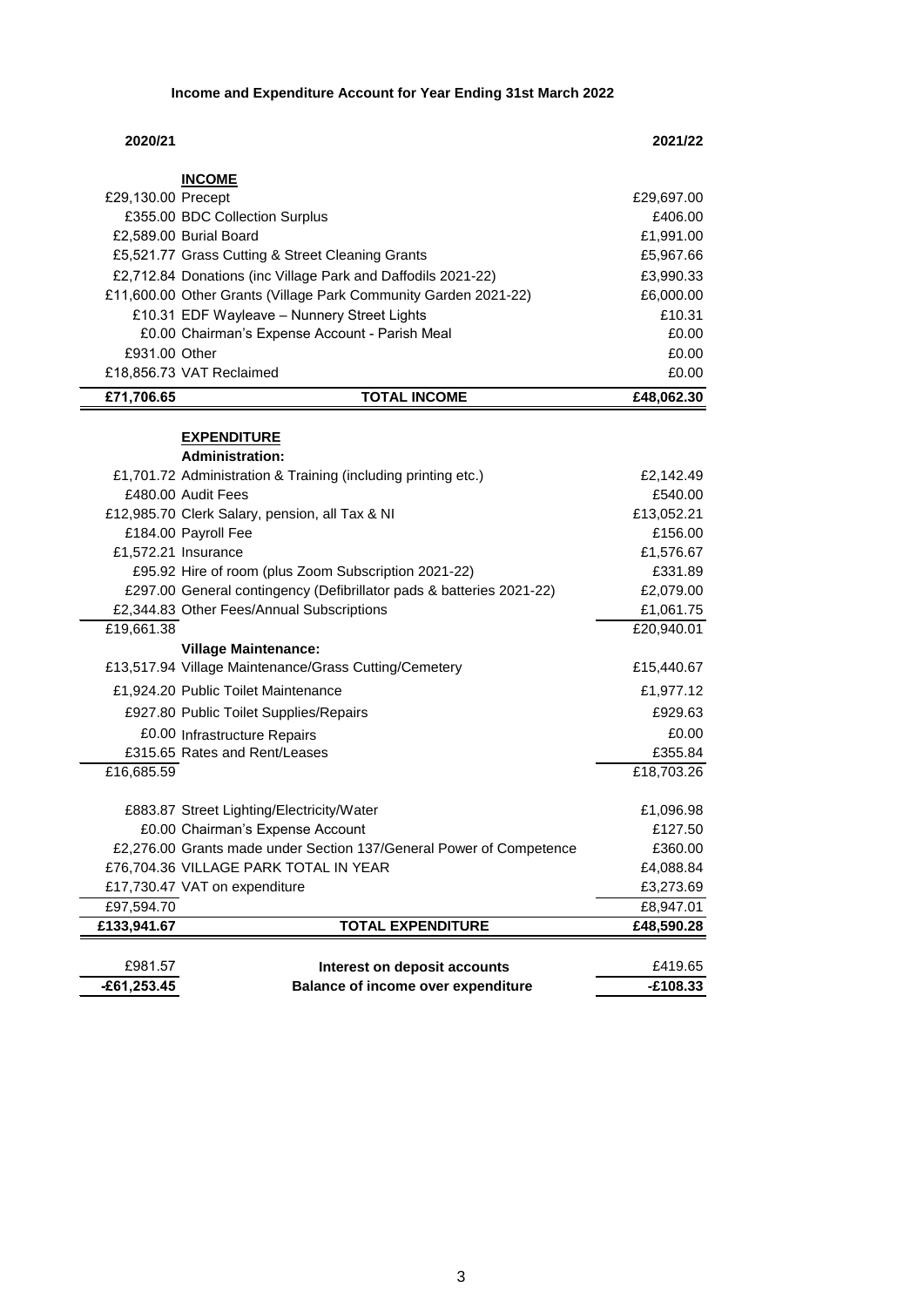#### **Supporting Statements - 31st March 2022 1. Assets**

| At 31 <sup>st</sup> March 2022 the following Assets were held: |            |
|----------------------------------------------------------------|------------|
| 5 x Village Greens (nominal value)                             | £5.00      |
| Cemetery (nominal value)                                       | £1.00      |
| War Memorial, St Nicholas Churchyard (nominal value)           | £1.00      |
| 3 Village Signs, 3 Village Noticeboards, Memorial benches      | £4,130.00  |
| Play equipment and surfaces removed Feb 2019                   | £0.00      |
| Village Maintenance equipment                                  | £4,000.00  |
| 4 Street Lights                                                | £5,000.00  |
| 15 Items of Bingham Pottery & cabinet                          | £5,000.00  |
| 100m LED Christmas Lights                                      | £260.00    |
| 3 x Community Access Defibrillators                            | £2,500.00  |
| Village Park, built 2020                                       |            |
| Play equipment, sand pit and surfaces                          | £49,362.00 |
| 4 x benches plus engraved plaques                              | £3,000.00  |
| 2 x noticeboards black metal powder coated                     | £1,000.00  |
| Storage Container for Village Maintenance/Community Garden     | £2,300.00  |
| Office equipment and furniture                                 | £6,000.00  |
| TOTAL                                                          | £82,559.00 |

The Village Greens and Cemetery are valued at this nominal amount.

The basis of valuation of the remaining assets is purchase cost or insurance value

The Parish Council is responsible for the buildings insurance of the Memorial Hall, Castle Hedingham Club, Public Toilets and War Memorial at a total reinstatement value of £1,008,743

#### **2. Leases**

At 31st March 2022 the following leases were in operation**:**

| Lessor                         | <b>Purpose</b>                                                                                   | <b>Annual Rent</b> | <b>Expiry Year</b> |
|--------------------------------|--------------------------------------------------------------------------------------------------|--------------------|--------------------|
| Hedingham Castle Estate        | Lease of Village Hall - community use                                                            | £1.00 2051         |                    |
| *Braintree District Council    | Pump House and land, New Park                                                                    | £30.00 2006        |                    |
|                                | * Although this leases expired in 2006 payments have continued to be made to secure the tenancy. |                    |                    |
| <b>Hedingham Castle Estate</b> | Lease of Village Park                                                                            | £250.00 2045       |                    |

#### **3. Borrowings**

As at the close of business on 31st March 2022 there were no loans to the council outstanding.

#### **4. Debts Outstanding**

At 31st March 2022 a VAT refund of £3273.69 is due to the Council.

#### **5. Earmarked Reserves**

Ear marked reserves are held as follows and have been confirmed to the Audit Commission:

£20,000 Historic village centre infrastructure fund

£5,000 Public Toilet maintenance

#### **6. Other Reserves**

General reserves held by the Parish Council are intended for unbudgeted or unforeseen emergencies. Since 2016 Parish Council reserves are now covered by the Financial Services Compensation Scheme.